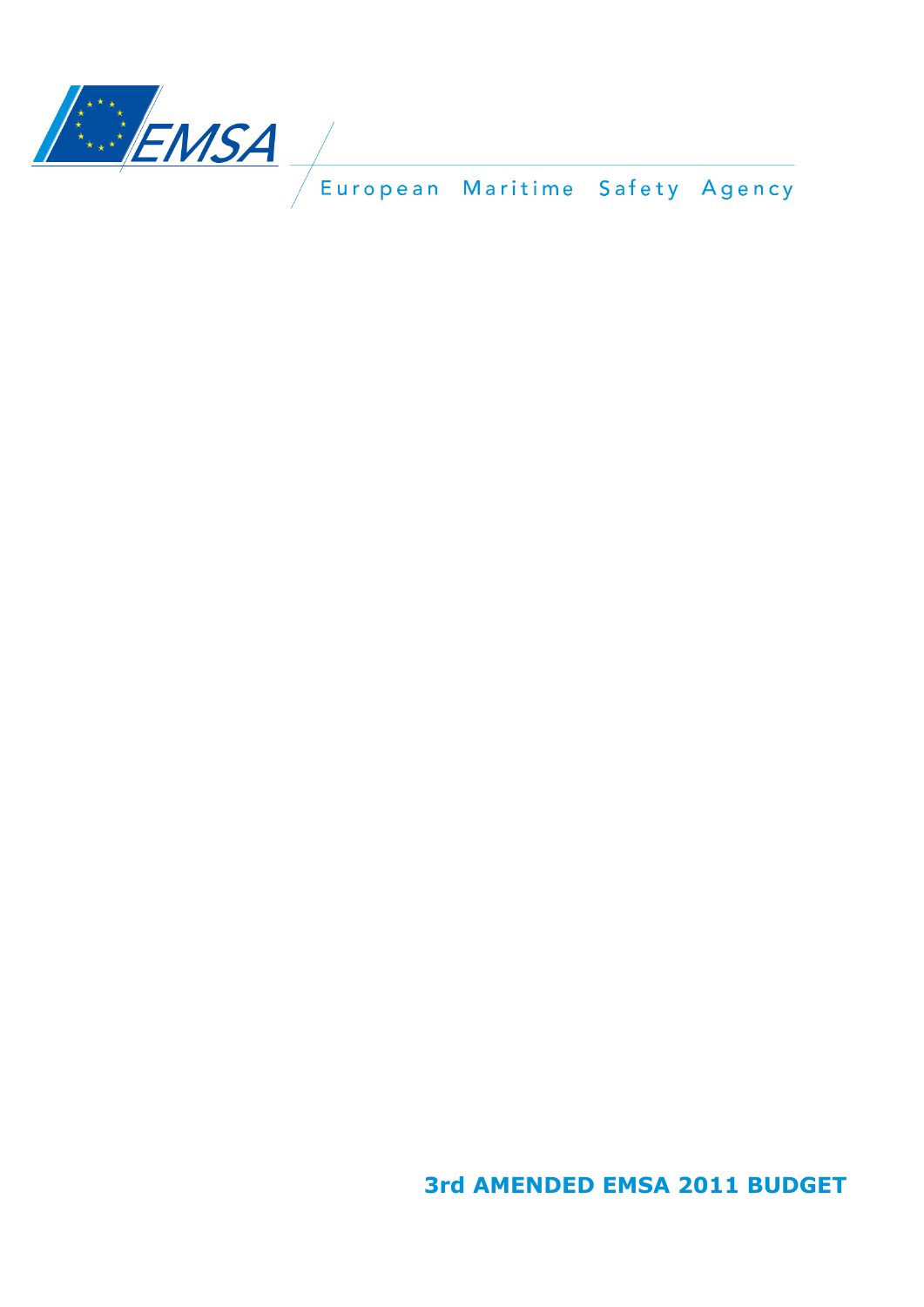| Section XXIV – Statement of revenue and expenditure of the<br>European Maritime Safety Agency for the financial year 2011 - | Amending Budget No. 3 |
|-----------------------------------------------------------------------------------------------------------------------------|-----------------------|
| Part I $-$ Statement of revenue and expenditure of the European<br>Maritime Safety Agency for the financial year 2011 -     | Amending Budget No. 3 |
| $Revenue - REVENUE$                                                                                                         |                       |

## Title 2 — SUBSIDY FROM THE COMMISSION

# Chapter 2 0 — SUBSIDY FROM THE COMMISSION

#### *Figures*

| Appropriations 2011 |                | Amending Budget No. 3 |                | New amount     |                |
|---------------------|----------------|-----------------------|----------------|----------------|----------------|
| Commitments         | Payments       | Commitments           | Payments       | Commitments    | Payments       |
| Appropriations      | Appropriations | Appropriations        | Appropriations | Appropriations | Appropriations |
| 56,142,719.00       | 56,142,719.00  |                       |                | 56,142,719.00  | 56,142,719.00  |

# Chapter 2 1 — OPERATIONAL INCOME

| Appropriations 2011 |                | Amending Budget No. 3 |                | New amount     |                |
|---------------------|----------------|-----------------------|----------------|----------------|----------------|
| Commitments         | Payments       | Commitments           | Payments       | Commitments    | Payments       |
| Appropriations      | Appropriations | Appropriations        | Appropriations | Appropriations | Appropriations |
| 883,066.86          | 883,066.86     | 387,702.05            | 387,702.05     | 1,270,768.91   | 1,270,768.91   |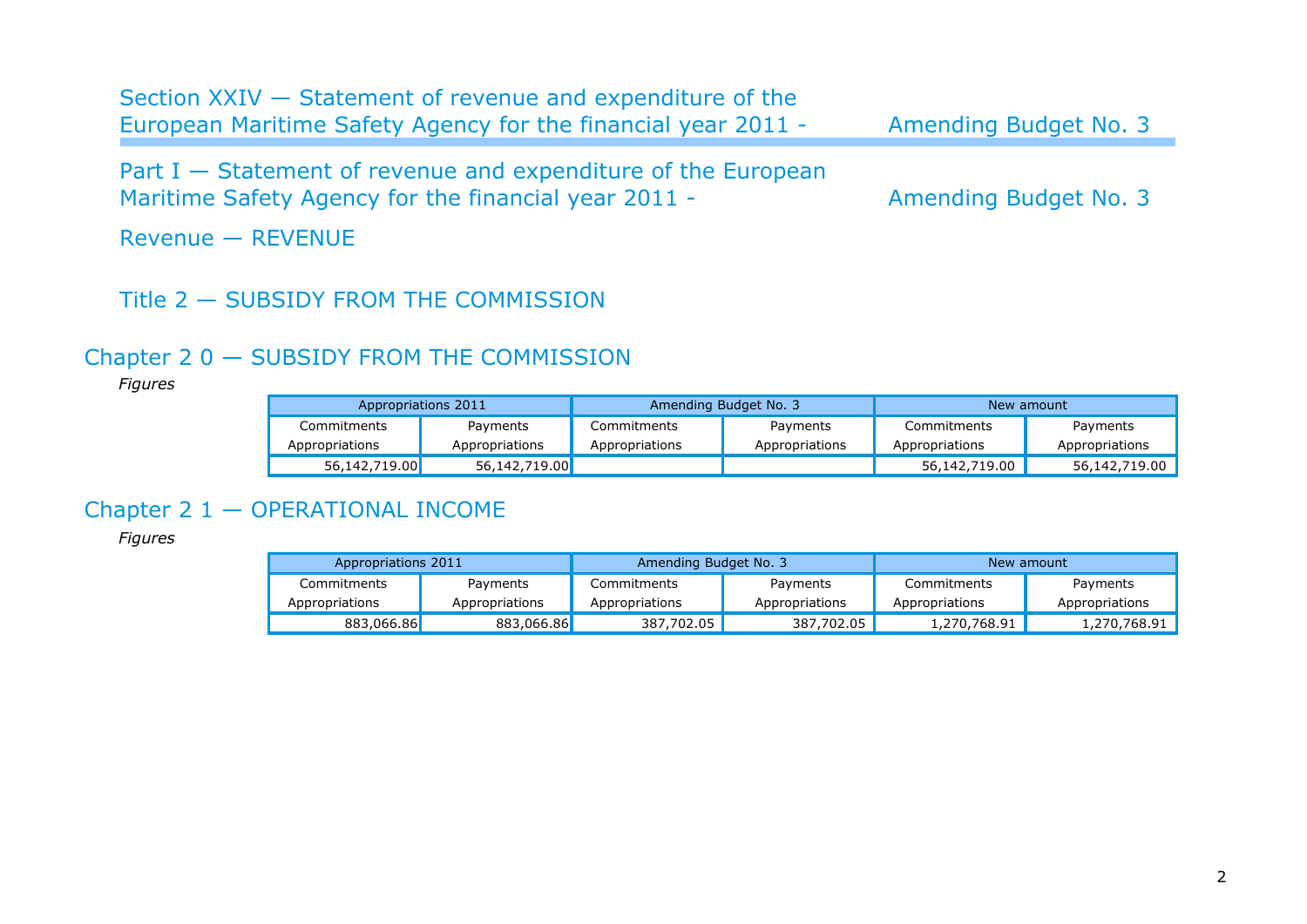## Expenditure — EXPENDITURE

## Title  $1 -$  STAFF

## Chapter 1 1 — STAFF IN ACTIVE EMPLOYMENT

*Figures*

| Appropriations 2011          |                           | Amending Budget No. 3        |                           | New amount    |               |  |
|------------------------------|---------------------------|------------------------------|---------------------------|---------------|---------------|--|
| Commitment<br>Appropriations | Pavment<br>Appropriations | Commitment<br>Appropriations | Payment<br>Appropriations | Committed     | Paid          |  |
| 18,066,012.69                | 18,066,012.69             | 17,375.44                    | 17,375.44                 | 18,083,388.13 | 18,083,388.13 |  |
|                              |                           |                              |                           |               |               |  |

#### Chapter 1 2 — MISCELLANEOUS EXPENDITURE ON STAFF RECRUITMENT AND TRANSFER

#### *Figures*

| Appropriations 2011                                                               |                           | Amending Budget No. 3        |                           | New amount |            |
|-----------------------------------------------------------------------------------|---------------------------|------------------------------|---------------------------|------------|------------|
| Commitment<br>Appropriations                                                      | Payment<br>Appropriations | Commitment<br>Appropriations | Payment<br>Appropriations | Committed  | Paid       |
| 541,654.30                                                                        | 541,654.30                |                              |                           | 541,654.30 | 541,654.30 |
| $C_{\mathbf{a}}$ $\mathbf{a}$ $\mathbf{a}$ $\mathbf{b}$ $\mathbf{a}$ $\mathbf{b}$ |                           |                              |                           |            |            |

## Chapter 1 3 — MISSIONS AND DUTY TRAVEL

#### *Figures*

| Appropriations 2011          |                              | Amending Budget No. 3        |          | New amount |            |
|------------------------------|------------------------------|------------------------------|----------|------------|------------|
| Commitment<br>Appropriations | Commitment<br>Appropriations | Commitment<br>Appropriations | Payments | Committed  | Paid       |
| 165,073.39                   | 165,073.39                   | 2,147.24                     | 2,147.24 | 167,220.63 | 167,220.63 |
|                              | COOTOMEDICAL                 |                              |          |            |            |

### Chapter 1 4 — SOCIOMEDICAL STRUCTURE

#### *Figures*

| Appropriations 2011          |                           | Amending Budget No. 3        |                           | New amount |            |
|------------------------------|---------------------------|------------------------------|---------------------------|------------|------------|
| Commitment<br>Appropriations | Payment<br>Appropriations | Commitment<br>Appropriations | Payment<br>Appropriations | Committed  | Paid       |
| 425,000,00                   | 425,000.00                |                              |                           | 425,000,00 | 425,000.00 |

## Chapter 1 6 — SOCIAL MEASURES

#### *Figures*

| Appropriations 2011          |                           | Amending Budget No. 3        |                           | New amount |            |  |
|------------------------------|---------------------------|------------------------------|---------------------------|------------|------------|--|
| Commitment<br>Appropriations | Payment<br>Appropriations | Commitment<br>Appropriations | Payment<br>Appropriations | Committed  | Paid       |  |
| 550,000.00                   | 550,000.00                |                              |                           | 550,000.00 | 550,000.00 |  |
|                              |                           |                              |                           |            |            |  |

### Chapter 1 7 — ENTERTAINMENT AND REPRESENTATION

| Appropriations 2011          |                           | Amending Budget No. 3        |                           | New amount |           |
|------------------------------|---------------------------|------------------------------|---------------------------|------------|-----------|
| Commitment<br>Appropriations | Payment<br>Appropriations | Commitment<br>Appropriations | Payment<br>Appropriations | Committed  | Paid      |
| 40,000.00                    | 40,000.00                 |                              |                           | 40,000.00  | 40,000.00 |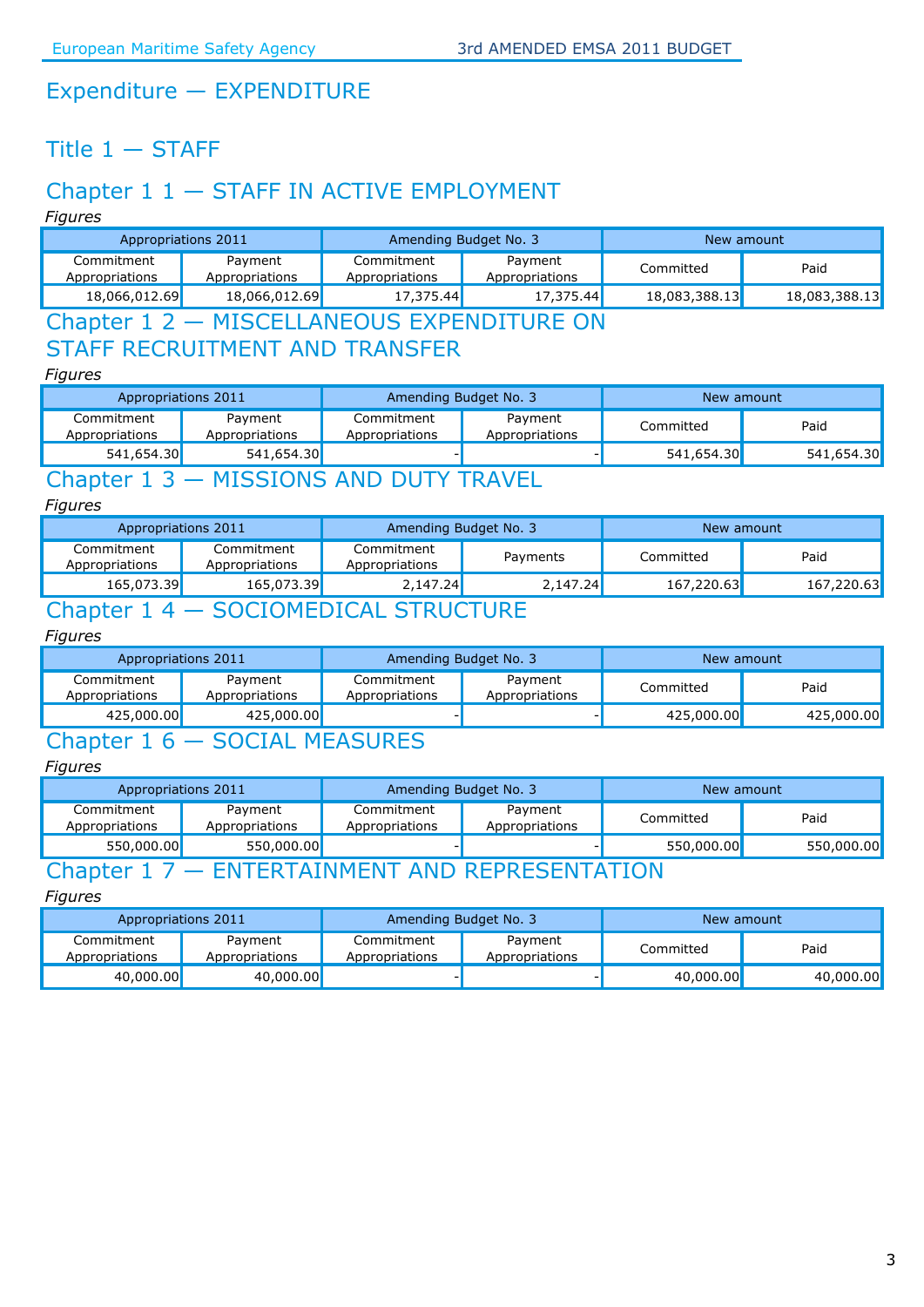## Title 2 — BUILDINGS, EQUIPMENT AND MISCELLANEOUS OPERATING EXPENDITURE

# Chapter 2 0 — RENTAL OF BUILDINGS AND ASSOCIATED COSTS

*Figures*

| Appropriations 2011          |                           | Amending Budget No. 3        |                           | New amount   |              |
|------------------------------|---------------------------|------------------------------|---------------------------|--------------|--------------|
| Commitment<br>Appropriations | Payment<br>Appropriations | Commitment<br>Appropriations | Payment<br>Appropriations | Committed    | Paid         |
| 3,104,534.26                 | 3,104,534.26              | 35,000.00                    | 35,000.00                 | 3,139,534.26 | 3,139,534.26 |
|                              |                           |                              |                           |              |              |

#### Chapter 2 1 — INFORMATION TECHNOLOGY PURCHASES

*Figures*

| Appropriations 2011          |                           | Amending Budget No. 3        |                           | New amount |            |  |
|------------------------------|---------------------------|------------------------------|---------------------------|------------|------------|--|
| Commitment<br>Appropriations | Payment<br>Appropriations | Commitment<br>Appropriations | Payment<br>Appropriations | Committed  | Paid       |  |
| 446,260.00                   | 446,260.00                |                              |                           | 446,260.00 | 446,260.00 |  |
|                              |                           |                              |                           |            |            |  |

## Chapter 2 2 — MOVABLE PROPERTY AND ASSOCIATED COSTS

#### *Figures*

| Appropriations 2011          |                              | Amending Budget No. 3        |          | New amount |           |  |  |
|------------------------------|------------------------------|------------------------------|----------|------------|-----------|--|--|
| Commitment<br>Appropriations | Commitment<br>Appropriations | Commitment<br>Appropriations | Payments | Committed  | Paid      |  |  |
| 93,442.00                    | 93,442.00                    |                              |          | 93,442.00  | 93,442.00 |  |  |
| $\sim$                       |                              |                              |          |            |           |  |  |

### Chapter 2 3 — CURRENT ADMINISTRATIVE EXPENDITURE

#### *Figures*

| Appropriations 2011          |                           | Amending Budget No. 3        |                           | New amount |            |
|------------------------------|---------------------------|------------------------------|---------------------------|------------|------------|
| Commitment<br>Appropriations | Payment<br>Appropriations | Commitment<br>Appropriations | Payment<br>Appropriations | Committed  | Paid       |
| 171,576.00                   | 171,576.00                |                              |                           | 171,576.00 | 171,576.00 |
| $\mathbf{a}$                 | DOOT LOF                  |                              |                           |            |            |

### Chapter 2 4 — POSTAGE AND TELECOMMUNICATIONS

#### *Figures*

| Appropriations 2011          |                                | Amending Budget No. 3        |                           | New amount |            |  |  |  |
|------------------------------|--------------------------------|------------------------------|---------------------------|------------|------------|--|--|--|
| Commitment<br>Appropriations | Payment<br>Appropriations      | Commitment<br>Appropriations | Payment<br>Appropriations | Committed  | Paid       |  |  |  |
| 228,300.00                   | 228,300.00                     |                              |                           | 228,300.00 | 228,300.00 |  |  |  |
|                              | <b>THER MEFTINGS</b><br>EODMAI |                              |                           |            |            |  |  |  |

| Appropriations 2011          |                           | Amending Budget No. 3        |                           | New amount |            |
|------------------------------|---------------------------|------------------------------|---------------------------|------------|------------|
| Commitment<br>Appropriations | Payment<br>Appropriations | Commitment<br>Appropriations | Payment<br>Appropriations | Committed  | Paid       |
| 120,000.00                   | 120,000.00 <mark>1</mark> |                              |                           | 120,000.00 | 120,000.00 |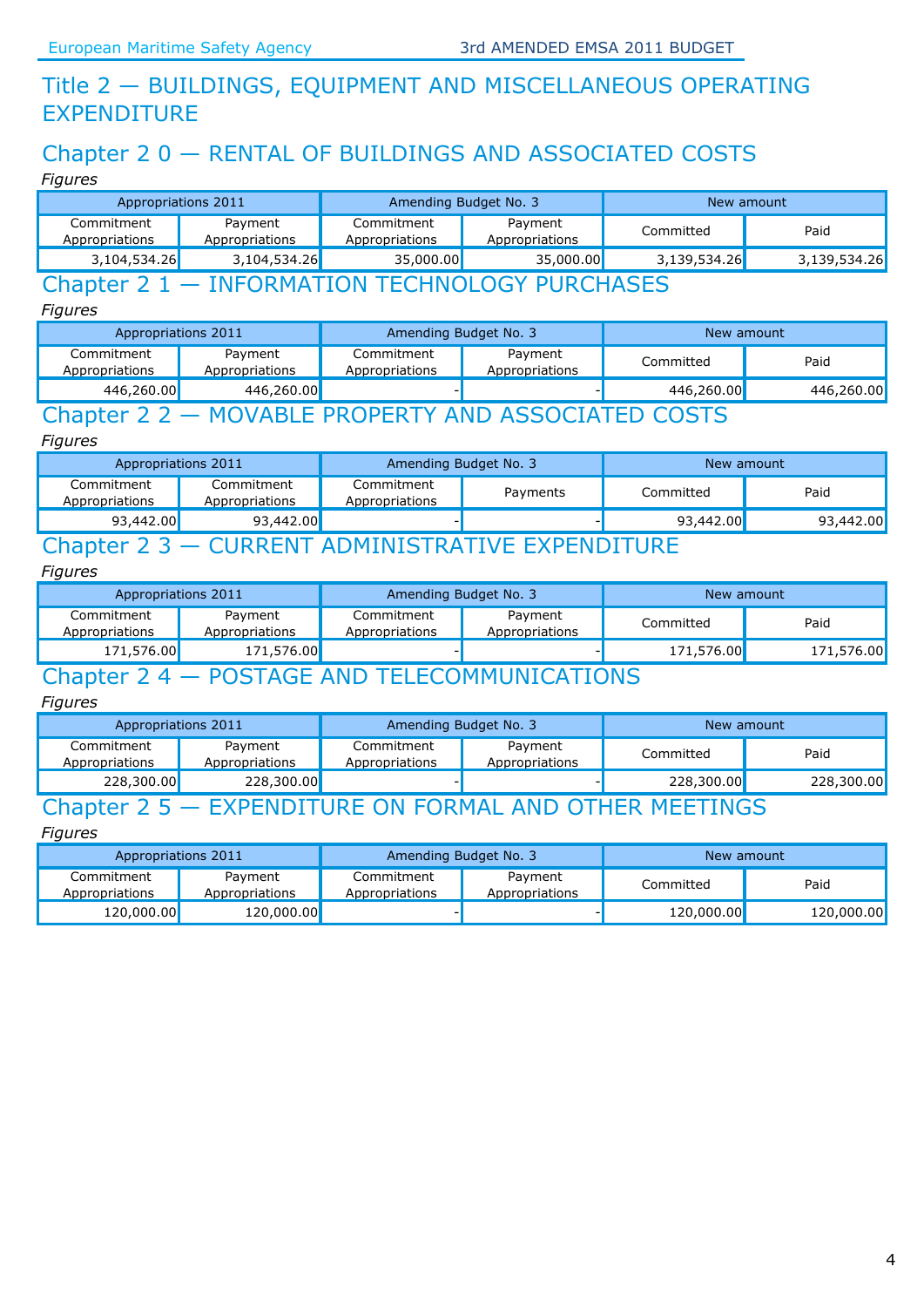## Title 3 — OPERATIONAL EXPENDITURE

# Chapter 3 1 — DEVELOPMENT OF DATABASES

*Figures*

| Appropriations 2011          |                           | Amending Budget No. 3        |                           | New amount   |              |
|------------------------------|---------------------------|------------------------------|---------------------------|--------------|--------------|
| Commitment<br>Appropriations | Payment<br>Appropriations | Commitment<br>Appropriations | Payment<br>Appropriations | Committed    | Paid         |
| 5,110,489.00                 | 4,504,809.00              |                              |                           | 5,110,489.00 | 4,504,809.00 |

# Chapter 3 — INFORMATION AND COMMUNICATION

*Figures*

| Appropriations 2011          |                           | Amending Budget No. 3        |                           | New amount |            |
|------------------------------|---------------------------|------------------------------|---------------------------|------------|------------|
| Commitment<br>Appropriations | Payment<br>Appropriations | Commitment<br>Appropriations | Payment<br>Appropriations | Committed  | Paid       |
| 150,000.00                   | 150,000.00                |                              |                           | 150,000.00 | 150,000.00 |
| $\Gamma$ bonton              |                           |                              |                           |            |            |

## Chapter 3 3 — MEETINGS IN CONNECTION WITH OPERATIONAL

### **ACTIVITIES**

#### *Figures*

| Appropriations 2011                         |                              | Amending Budget No. 3        |            | New amount   |              |  |
|---------------------------------------------|------------------------------|------------------------------|------------|--------------|--------------|--|
| Commitment<br>Appropriations                | Commitment<br>Appropriations | Commitment<br>Appropriations | Payments   | Committed    | Paid         |  |
| 985,000.00                                  | 990,368.00                   | 106,945.35                   | 106,945.35 | 1,091,945.35 | 1,097,313.35 |  |
| <b>TRANSI ATION COSTS</b><br><b>Chapter</b> |                              |                              |            |              |              |  |

#### *Figures*

| Appropriations 2011          |                           | Amending Budget No. 3        |                           | New amount |            |
|------------------------------|---------------------------|------------------------------|---------------------------|------------|------------|
| Commitment<br>Appropriations | Payment<br>Appropriations | Commitment<br>Appropriations | Payment<br>Appropriations | Committed  | Paid       |
| 300,000.00                   | 300,000.00                |                              |                           | 300,000.00 | 300,000.00 |
| $\sim$                       | <b>ATIINTEA</b>           |                              |                           |            |            |

#### Chapter 3 5 — STUDIES

#### *Figures*

| Appropriations 2011          |                           | Amending Budget No. 3        |                           | New amount |            |
|------------------------------|---------------------------|------------------------------|---------------------------|------------|------------|
| Commitment<br>Appropriations | Payment<br>Appropriations | Commitment<br>Appropriations | Payment<br>Appropriations | Committed  | Paid       |
| 324,400.00                   | 749,664.00                |                              |                           | 324,400.00 | 749,664.00 |
|                              |                           |                              |                           |            |            |

### Chapter 3 6 — MISSION EXPENSES LINKED TO MARITIME AFFAIRS

*Figures*

| Appropriations 2011          |                           | Amending Budget No. 3        |                           | New amount |            |
|------------------------------|---------------------------|------------------------------|---------------------------|------------|------------|
| Commitment<br>Appropriations | Payment<br>Appropriations | Commitment<br>Appropriations | Payment<br>Appropriations | Committed  | Paid       |
| 791,219.93                   | 832,719.93                | 1,134.02                     | 1,134.02                  | 792,353.95 | 833,853.95 |
| $\bigcap_{n\in\mathbb{N}}$   |                           |                              |                           |            |            |

### Chapter 3 7 — TRAINING LINKED TO MARITIME AFFAIRS

#### *Figures*

| Appropriations 2011          |                           | Amending Budget No. 3        |                           | New amount |            |
|------------------------------|---------------------------|------------------------------|---------------------------|------------|------------|
| Commitment<br>Appropriations | Payment<br>Appropriations | Commitment<br>Appropriations | Payment<br>Appropriations | Committed  | Paid       |
| 846,000.00                   | 877,213.00                |                              |                           | 846,000,00 | 877,213.00 |

# Chapter 3 8 — ANTI-POLLUTION MEASURES

| Appropriations 2011          |                           | Amending Budget No. 3        |                           | New amount    |               |
|------------------------------|---------------------------|------------------------------|---------------------------|---------------|---------------|
| Commitment<br>Appropriations | Payment<br>Appropriations | Commitment<br>Appropriations | Payment<br>Appropriations | Committed     | Paid          |
| 23,027,960.63                | 23,027,960.63             | 225,100.00                   | 225,100.00                | 23,253,060.63 | 23,253,060.63 |